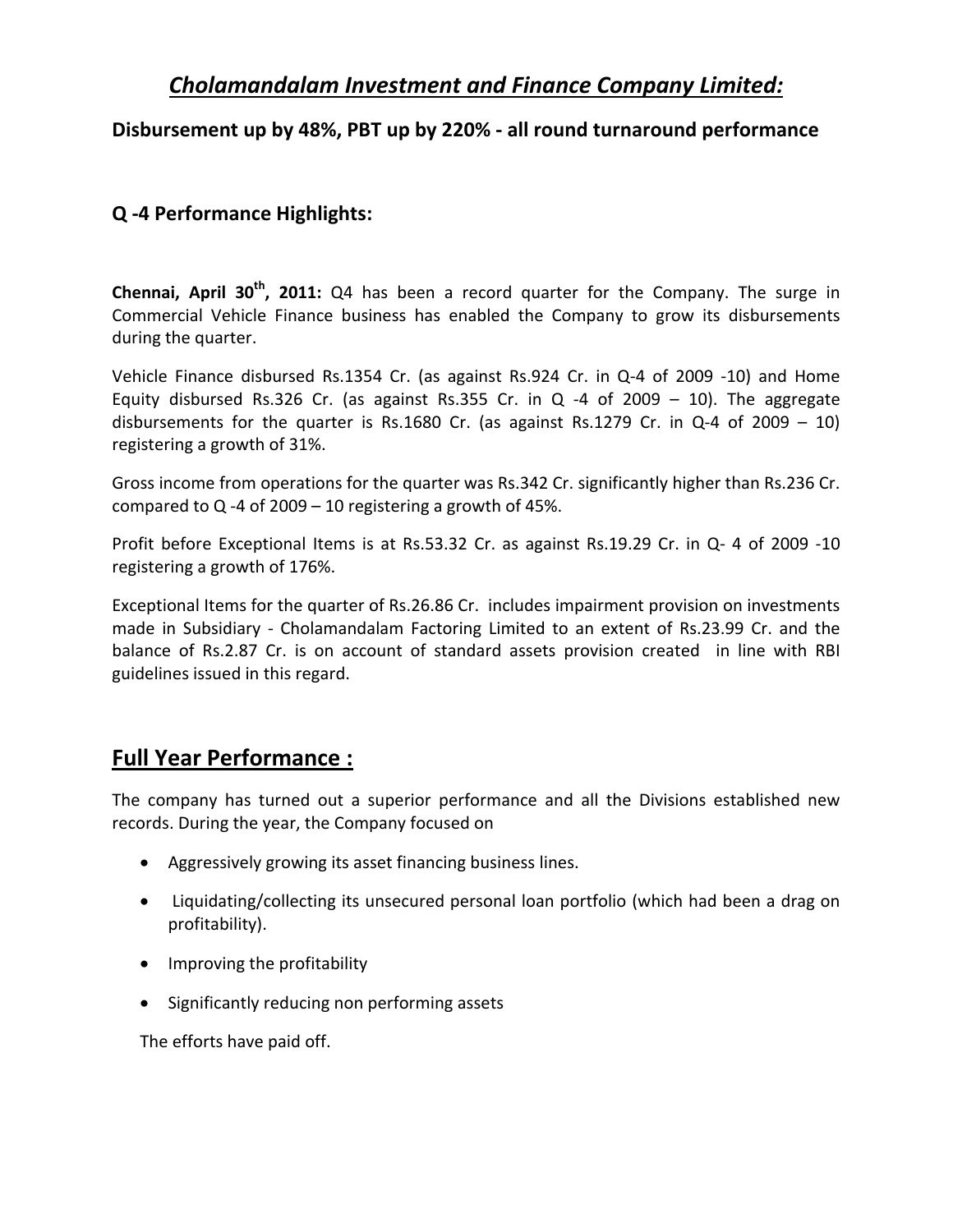### **Highlights:**

- Disbursements for the year grew by 48% from Rs.3866 Cr. to Rs.5731 Cr. the highest for the Company since inception.
- All the existing business verticals recorded their highest growth / profits since inception. PBT recorded for the year by the Asset financing businesses amounted to Rs.347.63 Cr
- While the losses in the Personal Loan portfolio continued, the company has brought down the portfolio to Rs.47 Cr. – a mere 1% of the overall Portfolio as on 31‐3‐2011, thereby eliminating any further losses on this account in the year ahead. The non performing assets as a % of the portfolio have been significantly brought down.

|                                                                                    | Rs in Cr.          |                   |                 |  |  |
|------------------------------------------------------------------------------------|--------------------|-------------------|-----------------|--|--|
| <b>Particulars</b>                                                                 | 31.03.11           | 31.03.10          | <b>Growth %</b> |  |  |
| <b>Disbursements</b>                                                               | 5,730.74           | 3,865.62          | 48%             |  |  |
| Income                                                                             | 1,201.83           | 929.50            | 29%             |  |  |
| <b>PBT - Asset Financing Businesses</b><br><b>Business Losses - Personal Loans</b> | 347.63<br>(202.56) | 100.44<br>(66.21) | 246%<br>206%    |  |  |
| <b>PBT before (Excep Items)</b>                                                    | 145.07             | 34.23             | 324%            |  |  |
| <b>Profit After Tax</b>                                                            | 62.18              | 15.41             | 304%            |  |  |
| Gross NPA - % on Total Assets<br>INet NPA - % on Total Assets                      | 2.61%<br>0.33%     | 5.53%<br>1.70%    |                 |  |  |

#### **Financial performance ‐ Summary :**

### **On Balance Sheet Portfolio – (all figures are net of provisions) :**

|                                         | 31.03.11  |      | 31.03.10  |      |
|-----------------------------------------|-----------|------|-----------|------|
| <b>Particulars</b>                      | Rs in Cr. | %    | Rs in Cr. | %    |
| Vehicle Finance                         | 5,756     | 69%  | 3165      | 61%  |
| Home Equity                             | 1,787     | 21%  | 1254      | 24%  |
| <b>Business Finance</b>                 | 780       | 9%   | 511       | 10%  |
| Personal Loans                          | 47        | 1%   | 230       | 4%   |
| <b>Total</b>                            | 8,370     | 100% | 5,160     | 100% |
| <b>Total gross assets including off</b> |           |      |           |      |
| balance sheet items                     | 10,445    |      | 8,627     |      |

# **Provisions, Loan Losses and other Charges** :